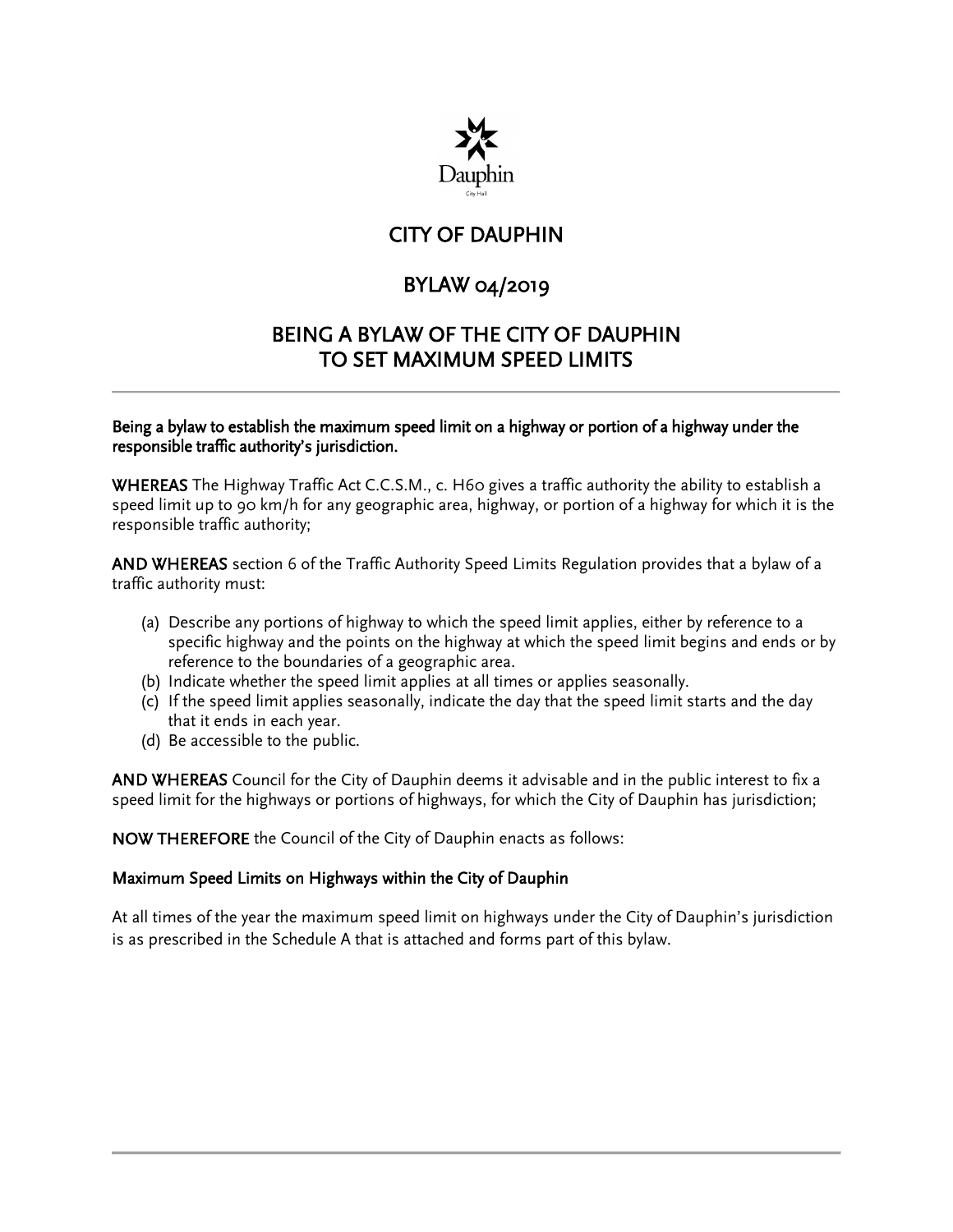DONE AND PASSED by the Council of the City of Dauphin in regular session assembled this 12th day of August 2019.

 $\mathcal{L}_\mathcal{L}$  , which is a set of the set of the set of the set of the set of the set of the set of the set of the set of the set of the set of the set of the set of the set of the set of the set of the set of the set of

Allen Dowhan, Mayor

Sharla Griffiths, City Manager

\_\_\_\_\_\_\_\_\_\_\_\_\_\_\_\_\_\_\_\_\_\_\_\_\_\_\_\_\_\_\_\_\_\_\_\_\_\_\_\_

**READ A FIRST TIME** this  $15^{th}$  day of July 2019. **READ A SECOND TIME** this  $12^{th}$  day of August 2019. READ A THIRD TIME this  $12<sup>th</sup>$  day of August 2019.